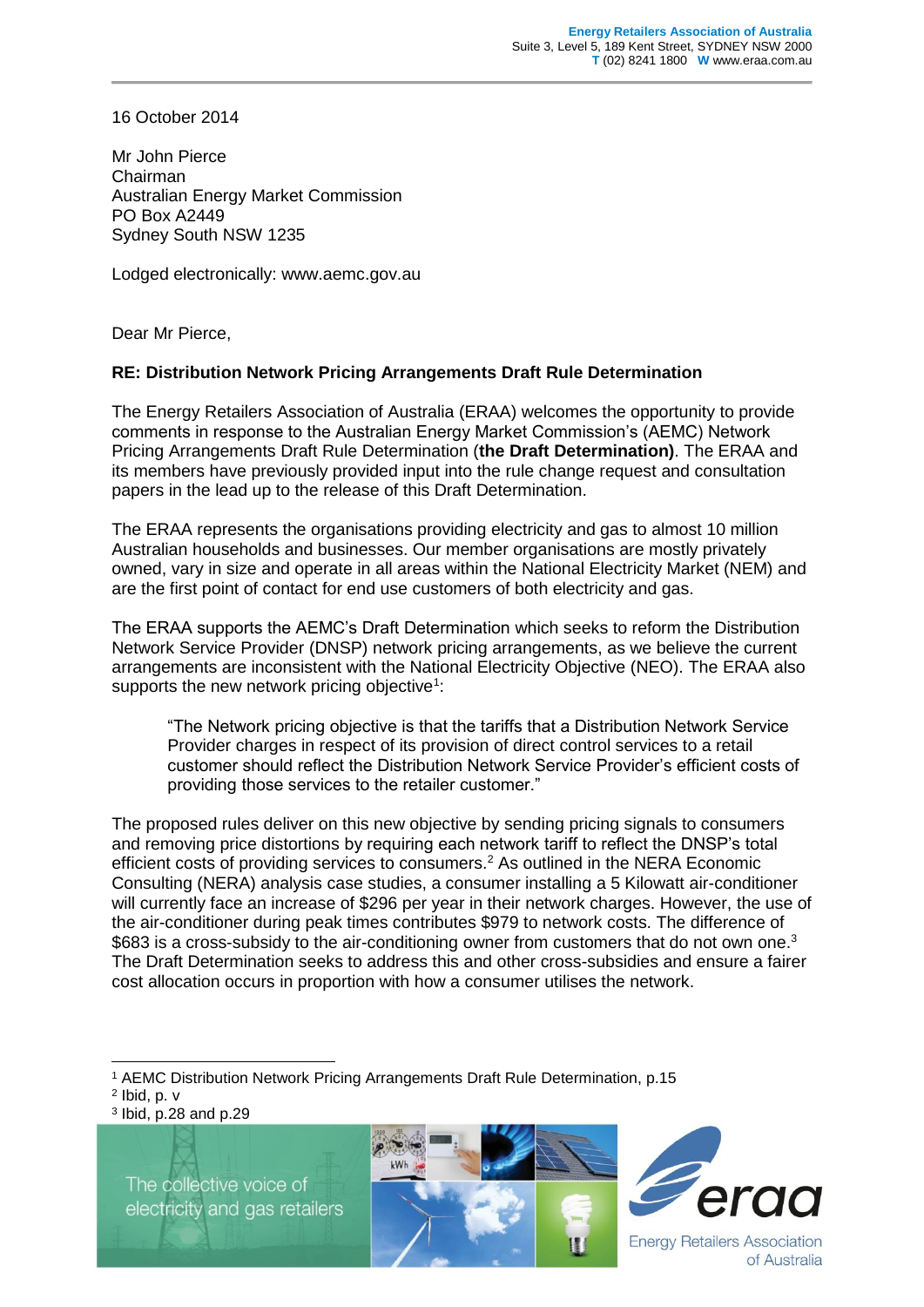The ERAA also recommends that the AEMC focuses on simplicity in implementation of the rules that achieve tariff reform to ensure that there are overall gains from tariff reform to meet the long-term interests of consumers under the NEO. Retailers will offer retail tariffs that their customers can understand and will accept. The more an underlying network tariff diverges from what customers can understand and will accept, the more risk that retailers will have to take on and account for in their retail prices. Retailers will also take on greater risk around bad debt in proportion with any increase in the incidence of bill shock.

The Draft Determination does not require retailers to structure their retail prices to match the network price structure. <sup>4</sup> The ERAA agrees with this approach as it reflects the competitive market that retailers operate in and the requirement on retailers to design end prices that meet diverse consumer needs.

The Draft Determination provides for tariffs to be transitioned immediately or over two regulatory periods. The ERAA is concerned that a mandated, non-smooth transition approach would be contrary to the Power of Choice principles. The ERAA considers that consumer outcomes will be better under a voluntary approach to network tariff reform than under an approach that compulsorily transitions consumers to time-varying tariffs.

## **Pricing principles**

The ERAA supports the principle to transition towards cost-reflective tariffs as these price signals enable consumers to make informed decisions regarding demand-side participation and energy efficiency measures. As detailed in prior submissions, the ERAA believes that there are a number of challenges to practically implement the requirement to base network tariffs on long run marginal cost (LRMC). These include a lack of available data, significant changes to enabling technologies, increases to consultation requirements, as well as a risk of increased complexity for consumers.

The transition to cost-reflective network tariffs must be supported by improved energy affordability initiatives. Affordability and customer support mechanisms including the existing energy concession framework, must adapt and evolve as the market develops in parallel to the transition to cost reflective network tariffs. The ERAA supports that any review of the existing energy concessions frameworks be led by government. An adequate and welltargeted energy concessions framework will ensure that any adverse impacts on vulnerable customers from tariff changes are mitigated.

The ERAA supports the principle that DNSPs minimise the impact on consumers from network price changes. Large increases in network tariffs, due to their proportion of the customer bill of approximately 35-50 per cent, impact a consumer's ability to pay their electricity bill. The second part of the AEMC's principle to ensure that consumers can reasonably understand network prices is very important. The ERAA recommends that when implementing reform and introducing more complex network tariff structures, government and industry must educate and enable consumers to improve their understanding of network tariffs, to support consumers and encourage participation and adoption of new tariff structures.

Importantly, network tariff reform can be progressed independently of the metering technology, as measures are currently available to address large and pressing distortions in network tariffs.

An agreed set of tariff structures will be an important way of keeping implementation costs to a minimum, which is critical given the lack of significant overall savings available from reform. Given that the benefits of more consistent tariff structures are clear, if DNSPs consider that they require more discretion to develop less consistent structures, then they need to demonstrate why this will have net benefits for consumers, consistent with the NEO.

<sup>-</sup><sup>4</sup> AEMC Distribution Network Pricing Arrangements Draft Rule Determination, p. iii